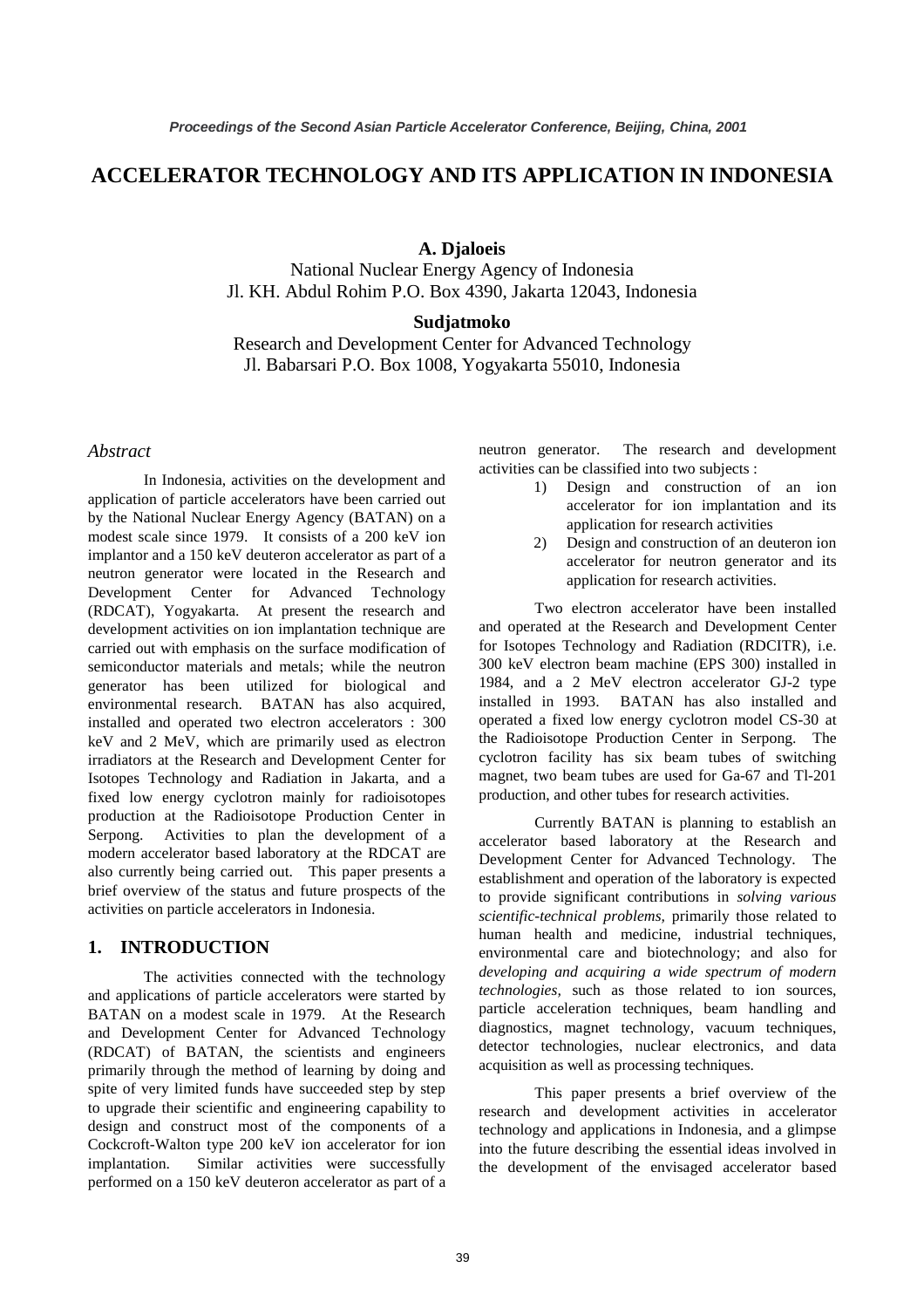laboratory in the Research and Development Center for Advanced Technology, Yogyakarta.

### **2. COCKCROFT-WALTON TYPE ION ACCELERATORS**

Research and development activities of accelerator technology have been conducted by RDCAT on a modest scale since 1979. There are two main research and development activities of accelerator technology, i.e. design and construction of 200 keV ion accelerator for ion implantation, and similar activities were successfully performed on a 150 keV deuteron ion accelerator as part of a neutron generator.

# **2.1. The Ion Implantor**

The ion implantation accelerator constructed at RDCAT consists of ion source system, a Cockcroft-Walton high voltage generator with a maximum of 200 kV, an acceleration tube system, a quadrupole lens, a mass separator system, a beam sweeping system, a vacuum system, and a target chamber.

The beam currents necessary for implantation amount to between a few microamps and several milliamps. Although low currents are adequate for MOS devices (e.g. threshold-voltage adjust), high beam currents are needed for applications involving bipolar transistors or an alteration of physical or mechanical material properties, if relatively short implantation times are to be achieved [1]. Based on this condition the ion implantor was equipped with cold-cathode (Penning) and hot-cathode ion source systems which can produce many kind of ions from gaseous and solids substances.

#### **1) Implantation into semiconductor materials**

In recent years, ion implantation has been developed as a new process for the doping of semiconductor crystals. The most common processes used in the past have been doping during epitaxy, diffusion, and alloying. In the case of epitaxy, layers having the desired doping are grown on a wafer; during the diffusion process, doping atoms are diffused from the surface into the semiconductor. In the case of alloying, the semiconductor layer nearest to the surface is dissolved and doped during recrystallization. According to its nature, the process of implantation is basically independent of chemical solubility limits, the temperature during implantation, and the concentration of the dopant at the surface of the semiconductor.

At present the research and development activities on the techniques of implantation are focused on the surface modification of semiconductor materials and metals or non-semiconductors. The research and development activities on ion implantation technique into semiconductor materials are concentrated on :

- The study of dopant behaviour in implanted semiconductors
- The determination of the range distribution of dopant species, lattice disorder, location of dopant species on substitutional and interstitial sites in the lattice
- The study of ion implantation into II-VI and IV-VI semiconductors for solar cells.

#### **2) Implantation into metals**

The use of ion implantation is not restricted to the field of semiconductors, it is also coming into application in other areas of physics and chemistry of solids, though efforts here are still in the research stage. With the development of high-current implantation machines, it has become possible not only to dope semiconductors, but also to alter physical, chemical, mechanical and optical properties of solids or metals. Using implantation with high doses, a transformation of the layer near the surface into another chemical compound is possible.

Small additions of reactive elements (e.g. yttrium, cerium, hafnium or their oxides), when added to chromia or alumina-forming alloys, have been shown to cause considerable improvements in high-temperature oxidation behaviour [2]. The addition of small amounts of reactive elements can be performed by alloying or by ion implantation. The latter technique offers the advantage of adding one or more elements to the alloy in a near surface layer in a well controlled and reproducible manner. Based on these advantages of ion implantation technique, the activities on ion implantation technique into metals or non-semiconductor materials are carried out with emphasis on :

- To modify the mechanical properties of metal surfaces : surface hardness, friction coefficient, fatigue behaviour and adhesive properties
- To increase the corrosion resistance, especially the high temperature oxidation corrosion resistance.

### **2.2. The Neutron Generator**

In the beginning of 1979 the RDCAT has developed the program to design and construct the low energy deuteron ion accelerator for a neutron generator. The RDCAT neutron generator which has been constructed consists of a RF ion source, a Cockcroft-Walton high voltage generator with a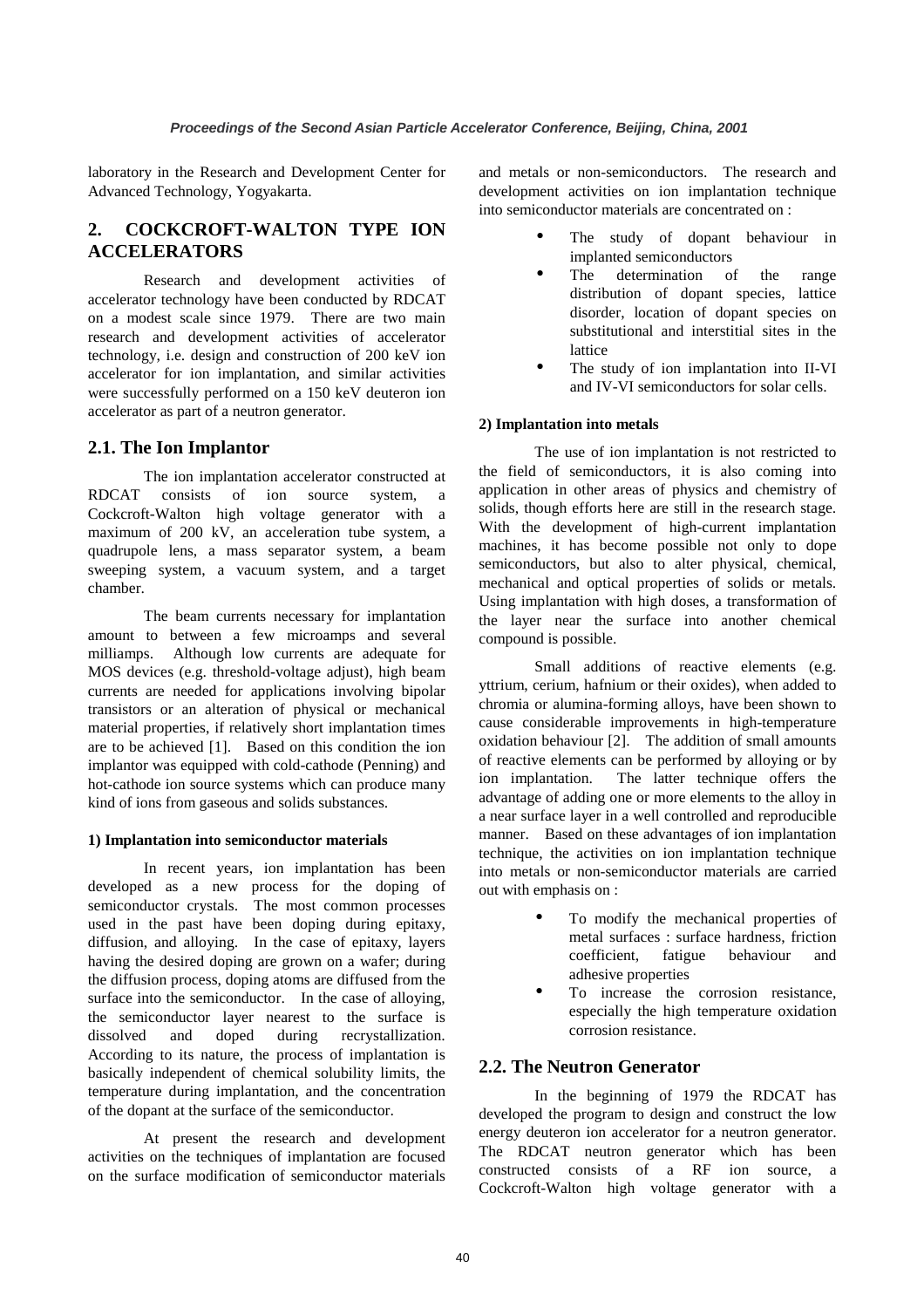maximum voltage of 150 kV, an ion optical system, a vacuum system, a target and cooling system, as well as a pneumatic transfer system.

The ion optical system consists of a primary beam focusing unit, an accelerating system and an accelerated beam transport system. The target unit is constructed in form of a Ti-T fixed target using an intensive cooling. A maximum deuteron beam current of 2.5 mA is obtained.

At present the RDCAT neutron generator has been utilized for research and development programs, with emphasis on the biological and environmental research, namely

- The determination of protein content of corn, soybean and peanut
- The determination of nitrogen and phosphor content in the fertilizer
- The qualitative and quantitative analysis of element composition of aerosol pollutions.

### **3. ELECTRON ACCELERATOR**

Two electron accelerators have been installed and operated at The Research and Development Center for Isotopes Technology and Radiation, i.e. a 300 keV electron beam machine (EPS 300) installed in 1984, and a 2 MeV electron accelerator GJ-2 type installed in 1993.

### **3.1. The EPS 300 Electron Accelerator**

The EPS 300 was from Nissin High Voltage Co., the maximum electron energy is 300 keV with a variable beam current of 50 mA maximum, the scanning width is 120 cm and the speed of conveyor is between 2.5 m and 25 m/minute. This machine is a pilot plant for radiation curing of surface coating on wood products under UNDP/IAEA-RCA Project and government of Indonesia. The main objectives of this plant was for training course, demonstration as well as for studying both technical and economic aspect of radiation curing of surface coating technology [3].

Radiation curing of surface coating technology is a modern technology of surface coating where no volatile diluent was used. This technology was based on using a coating material called radiation curable materials, a material which is able to cure under a high energy radiation such as electron beam. This material is a moderately viscous liquid which basically consists of a mixture of oligomers and monomers. Under a high energy radiation this material will react each other forming a three dimensional molecular structure, a hard substance physically. A typical physical characteristic of the cured materials : high hardness, chemical resistance, abrasion resistance and heat resistance. Due to that reason, the research activities were focused on :

- a) Formulation / synthesis of radiation curable materials
- b) Development of an optimum process for typical application
- c) Economic evaluation of the process / technology.

### **3.2. The GJ-2 Electron Accelerator**

The GJ-2 electron accelerator was from China is characterized by maximum electron energy of 2 MeV with maximum electron beam current is 10 mA, and the scanning width is 120 cm. This machine is primarily used :

- a) As a pilot-scale demonstration plant for radiation cross-linking of wire and cables.
- b) For training course, demonstration as well as for studying both technical and economic aspect of cross-linking of wire and cables.
- c) To increase awareness of the industries on the potential applications of electron radiation technology including its benefits.
- d) To promote radiation as a means of rubber vulcanization, curing of surface coatings and cross-linking of wire and cables [4].

The advantageous properties caused by cross-linking are solder resistance, heat resistance and good mechanical properties. Many customers use solder to connect wire and equipment. In order to remove the soldering liquid, the equipment connected wires are passed in high temperature oven. So a lot of non-melt type wire and cables such as electron beam cross-linked wire and cable are used in this field.

# **4. CYCLOTRON FACILITY**

BATAN has installed and operated a fixed low energy cyclotron model CS-30 at the Radioisotope Production Center in Serpong. The cyclotron facility has six beam tubes of switching magnet, two beam tubes are used for Ga-67 and Tl-201 production, and other tubes for research activities. The main characteristic of the CS-30 cyclotron is as follows :

|   | Diameter of magnetic poles |  |
|---|----------------------------|--|
|   | 96.52 cm                   |  |
| ٠ | Gap between hills          |  |
|   | 5.08 cm                    |  |

- Gap between valleys : 10.16 cm
- Magnetic field (hills) : 22,500 gauss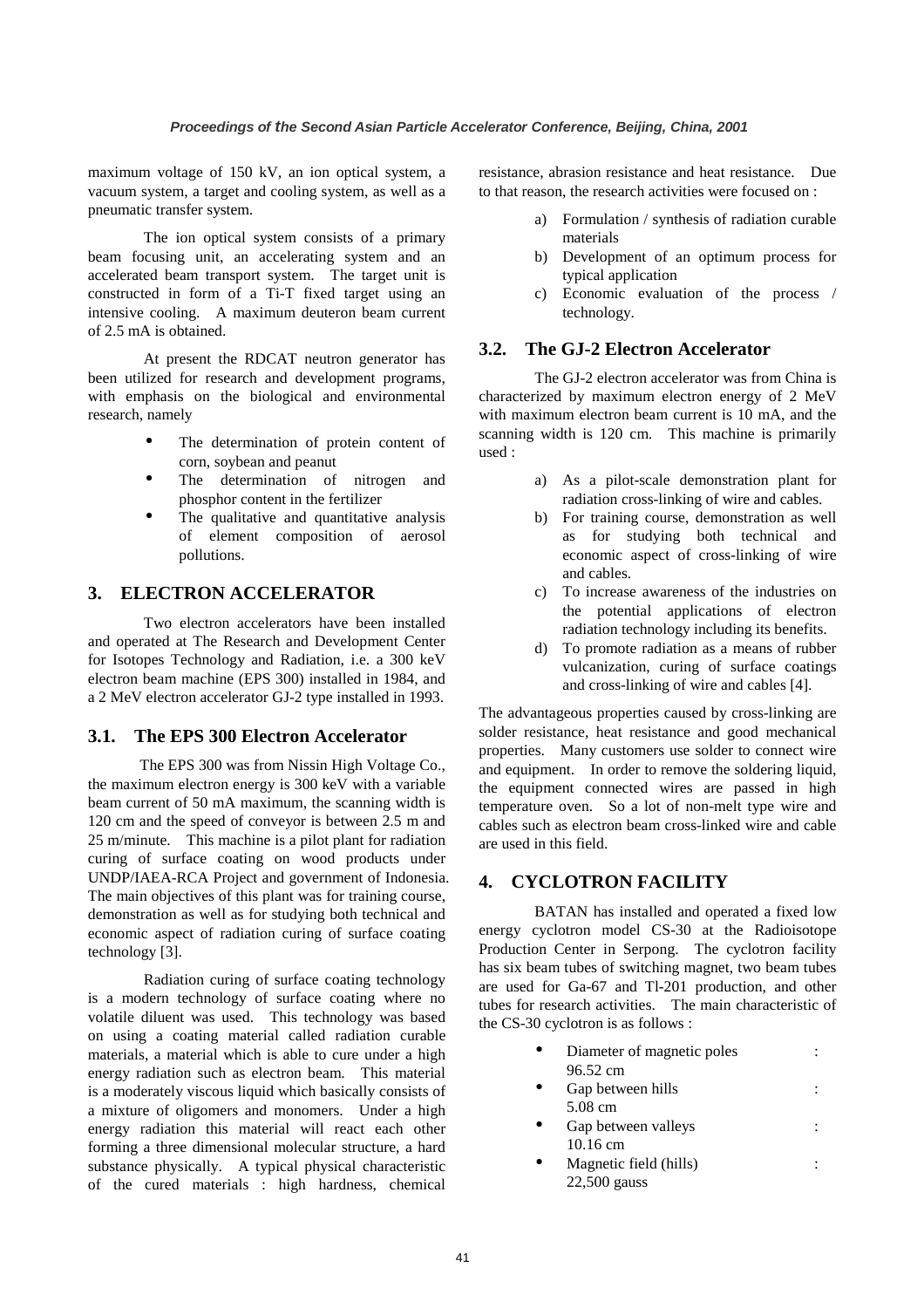| Magnetic field (valleys)               |  |
|----------------------------------------|--|
| 14,400 gauss                           |  |
| Magnetic field (average)               |  |
| 17,500 gauss                           |  |
| Radio-frequency                        |  |
| 26.901 MHz (for H ion)                 |  |
| Resonator                              |  |
| moving short type                      |  |
| Ion source                             |  |
| Ionization Gauge (PIG) type            |  |
| <b>Extraction beam current</b>         |  |
| 78 µA of proton                        |  |
| Energy                                 |  |
| 26.5 MeV (proton) on extraction radius |  |
| of 41.5 cm.                            |  |

The main application areas of this facility involve the production of Ga-67 and Tl-201 short-life radioisotopes used for medical diagnostics. Other activities performed using the CS-30 cyclotron are to develop a solid target station and a manipulation system, as well as an irradiation facility development outside the vacuum system.

# **5. THE FUTURE ACTIVITIES**

In the era of industry and globalization in entering the  $21<sup>st</sup>$  century many problems of national development will be encountered, for instance in the field of industry and  $R \& D$  (research and development) of new material engineering, medical and health services, biotechnology, and in solving of environmental problems. In the field of industry, development and improvement of product quality are needed, and R & D of new materials requires creation of high speed electronic devices and microelectronics which will support development in communications and informatics, manufacture of high quality optical components, new materials with new mechanical properties and superiority, and high temperature superconductor materials. In public medical and health services, an accurate technique for diagnostics, clinical evaluation, and therapy for cancer is required. In biotechnology into the  $21<sup>st</sup>$  century, one of the principal national problems is food sufficiency, from agriculture (rice, corn, soybean, etc.), livestock, and fishery. Also the problem of raising the national revenues by exporting agribusiness, forestry, and plantation commodities. In the  $21<sup>st</sup>$  century industrial era, one of the negative aspects is pollution which degrades human health and environmental safety, requiring monitoring of environmental quality as early as possible.

In order to enhance its participation in the national development, BATAN is currently planning to establish an accelerator based laboratory at the Research

and Development Center for Advanced Technology. The establishment and operation of the laboratory is expected to provide significant contribution in :

- Solving various scientific-technical problems, primarily those related to human health and medicine, industrial techniques, environmental care and biotechnology.
- Developing and acquiring a wide spectrum of modern technologies, such as those related to ion sources, particle acceleration techniques, beam handling and diagnostics, magnet technology, vacuum techniques, detector technologies, nuclear electronics, and data acquisition as well as processing techniques.
- Developing and upgrading of Human Resources in various branches of nuclear sciences and technology, in particular in collaboration with the local universities and foreign institutions.

The envisaged laboratory is planned to have an accelerator system, equipped with several experimental stations and supporting facilities. From the user point of view the laboratory may be divided into two areas, namely the Low Energy and the Medium Energy Areas.

# **5.1. The Low Energy Area**

This area is foreseen to accommodate a low energy ion accelerator. The choice of the accelerator type could be made among the three available types, namely the electrostatic, RFQ (radio-frequency quadrupole) or cyclic (e.g. cyclotron). Optimization will be made with respect to the ion types (light, medium and heavy), achievable beam current, beam phase space quality and time structure. It is envisaged that the low energy accelerator may be used not only as a stand-alone machine to serve several experimental and application facilities, but should also be able to serve as an injector into a higher (medium) energy machine for further beam acceleration and handling.

The ion accelerator facility shall have several experimental stations equipped with appropriate scientific instruments to perform R & D and application oriented activities. In addition, the low energy ion accelerator will also serve as an injector to the intermediate energy facility. The various different beams shall be used among others in activities in the following fields :

- 1) Industrial applications, such as :
	- Ion implantation technique for development of semiconductor devices
	- Ion implantation technique is used to modify the mechanical properties of material surfaces to